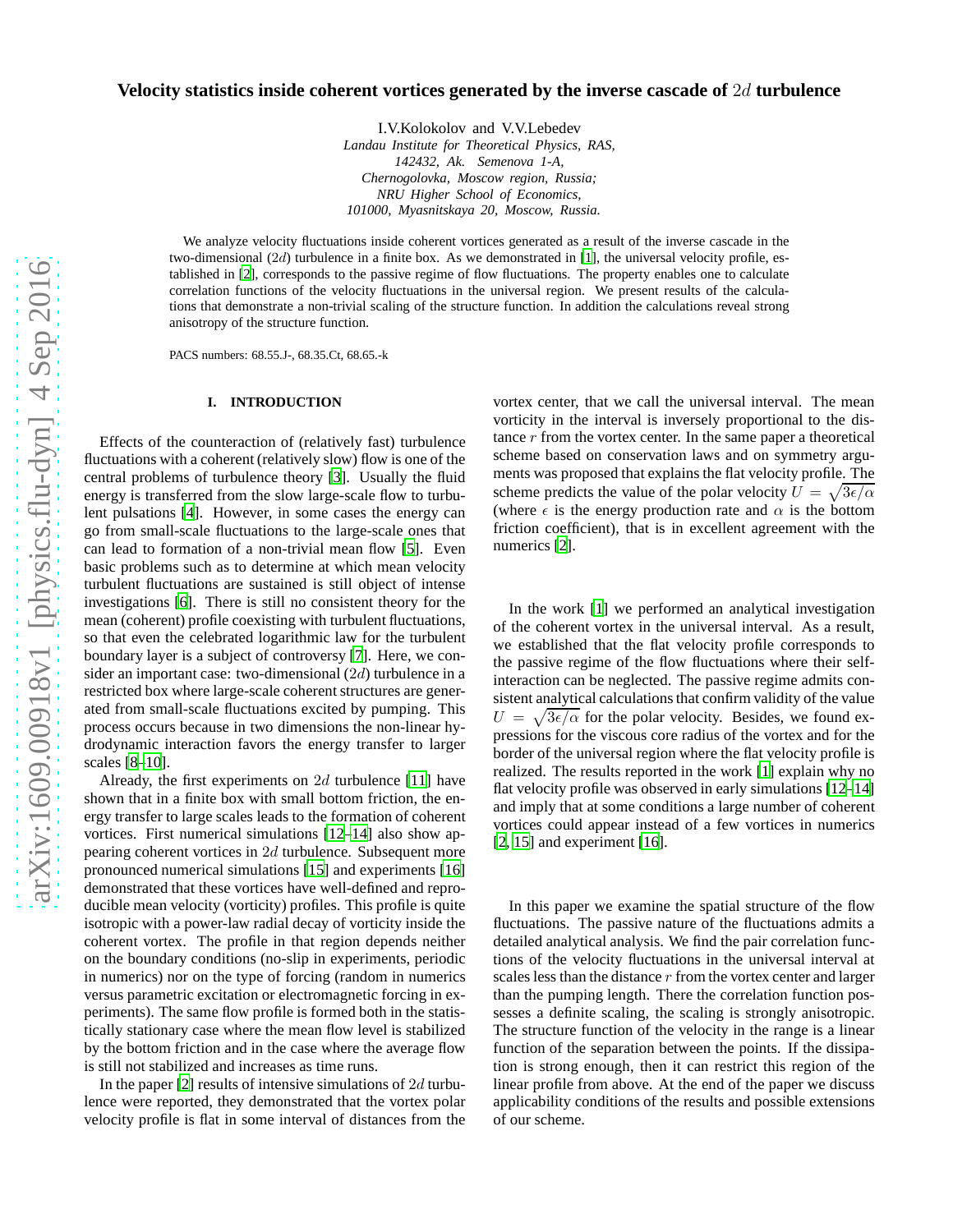## **II. GENERAL RELATIONS**

We consider the case where 2d turbulence is excited in a finite box of size  $L$  by an external forcing. It is assumed to be a random quantity with homogeneous in time and space statistical properties. We assume also that correlation functions of the pumping force are isotropic. The main object of our investigation is the stationary (in the statistical sense) turbulent state caused by such forcing. To excite turbulence the forcing should be stronger than dissipation related both to the bottom friction and the viscosity at the pumping scale. That implies that the characteristic velocity gradient of the fluctuations produced by the forcing should be much larger than the flow damping at the pumping scale. The velocity gradient is estimated as  $\epsilon^{1/3} k_f^{2/3}$  $f_f^{2/3}$ , where  $\epsilon$  is the energy flux (energy production rate per unit mass) and  $k_f$  is the characteristic wave vector of the pumping force. Thus we arrive at the inequalities

<span id="page-1-0"></span>
$$
\epsilon^{1/3} k_f^{2/3} \gg \alpha, \nu k_f^2. \tag{1}
$$

Here  $\alpha$  is the bottom friction coefficient and  $\nu$  is the kinematic viscosity coefficient, therefore  $\nu k_f^2$  is the viscous damping rate at the pumping scale  $k_f^{-1}$  $f^{-1}$ . In simulations, hyperviscosity is often used. In the case the inequalities [\(1\)](#page-1-0) are still obligatory for exciting turbulence, where  $\nu k_f^2$  has to be substituted by the hyperviscous damping rate at the pumping scale  $k_f^{-1}$  $\frac{-1}{f}$ .

If the inequalities  $(1)$  are satisfied then turbulence is excited in the box and random pulsations of different scales are formed due to non-linear hydrodynamic interaction. The pumped energy flows to larger scales whereas the pumped enstrophy flows to smaller scales [\[8](#page-4-7)[–10\]](#page-4-8). Thus two cascades are formed: the energy cascade (inverse cascade) realized at scales larger than the forcing scale  $k_f^{-1}$  $f^{-1}$  and the enstrophy cascade realized at scales smaller than the forcing scale  $k_f^{-1}$  $f^{-1}$ . In an unbound 2d system the inverse energy cascade is terminated by the bottom friction at the scale

$$
L_{\alpha} = \epsilon^{1/2} \alpha^{-3/2},\tag{2}
$$

where a balance between the energy flux  $\epsilon$  and the bottom friction is achieved. The enstrophy cascade is terminated by viscosity (or hyperviscosity) [\[5](#page-4-4)].

In a finite box the above two-cascade picture is realized if the box size L is larger than  $L_{\alpha}$ . Here we consider the opposite case  $L < L_{\alpha}$ . Then the energy, transferred by the nonlinearity to the box size  $L$  by the inverse cascade, is accumulated there giving rise to a mean (coherent) flow. We analyze the statistically stationary case where the mean flow is already formed and stabilized by the bottom friction. To describe the flow, we use the Reynolds decomposition, that is the flow velocity is presented as the sum  $V + v$  where V is the velocity of the coherent flow and  $v$  represents velocity fluctuations on the background of the coherent flow. Let us stress that  $V$  is an average over time, it possesses a complicated spatial structure.

As numerics and experiment show, the coherent flow contains some vortices separated by a hyperbolic flow. The characteristic velocity V of the coherent motion can be estimated as  $V \sim \sqrt{\epsilon/\alpha}$ . The estimate is a consequence of the energy

balance: in the stationary case the incoming energy rate  $\epsilon$  is equal to the bottom friction rate. The characteristic mean vorticity in the hyperbolic region is estimated as  $\Omega \sim L^{-1} \sqrt{\epsilon/\alpha}$ . However, inside the coherent vortices the mean vorticity  $\Omega$  is much higher than the estimate [\[2](#page-4-1), [15](#page-4-12), [16\]](#page-4-13). The maximal value of the mean vorticity  $\Omega$  is achieved in the viscous core of the vortex. The radius of the core can be estimated as  $(\nu/\alpha)^{1/2}$ [\[1](#page-4-0)].

#### **III. COHERENT VORTEX**

Here we examine the flow inside the coherent vortex. We attach the origin of our reference system to the vortex center that is determined as the point of maximum vorticity. The definition corresponds to the procedures used in the works [\[2](#page-4-1), [15,](#page-4-12) [16](#page-4-13)] to establish the mean vortex profile. The position of the vortex center fluctuates, in the laboratory experiments it fluctuates near a fixed position determined by the cell geometry. For the periodic setup (used in the numerics) the vortex center can shift essentially from its initial position, and only the average relative position of the vortices is fixed. The reference system is not inertial, and the velocity of the vortex center is subtracted from the flow velocity in the system. However, the flow vorticity in the reference system coincides with one in the laboratory reference system.

As it was established experimentally and numerically [\[2,](#page-4-1) [15](#page-4-12), [16\]](#page-4-13), in the chosen reference system the mean flow possesses the axial symmetry. Such flow can be characterized by the polar velocity  $U$  dependent on the distance  $r$  from the vortex center. Then the mean vorticity is calculated as  $\Omega = \partial_r U + U/r$ . To obtain an equation for the profile  $U(r)$ , one has to use the complete Navier-Stokes equation. Assuming that the average pumping force is zero one finds after averaging the Reynolds equation [\[17\]](#page-4-14). Outside the viscous core where the viscous term is irrelevant we arrive at

<span id="page-1-2"></span>
$$
\alpha U = -\left(\partial_r + \frac{2}{r}\right) \langle uv \rangle, \tag{3}
$$

where  $v$  and  $u$  are radial and polar components of the velocity fluctuations and angular brackets mean time averaging.

To analyze the flow fluctuations inside the vortex, it is convenient to start from the equation for the fluctuating vorticity  $\varpi$ 

<span id="page-1-1"></span>
$$
\partial_t \varpi + (U/r) \partial_{\varphi} \varpi + v \partial_r \Omega + \nabla \left( \boldsymbol{v} \varpi - \langle \boldsymbol{v} \varpi \rangle \right) = \phi - \hat{\Gamma} \varpi, \tag{4}
$$

that is obtained from the same Navier-Stokes equation. Here  $\varphi$  is polar angle,  $\phi$  is curl of the pumping force, v is fluctuating velocity, and the operator  $\Gamma$  presents dissipation including some terms. Among the terms are the bottom friction  $\alpha$ and the viscosity term,  $-v\nabla^2$ . For the case of hyperviscosity the last contribution to  $\hat{\Gamma}$  is substituted by  $(-1)^{p+1} \nu_p(\nabla^2)^p$ where  $p$  is an integer number. An additional contribution to  $\hat{\Gamma}$  is related to the non-linear interaction of the fluctuations. Though the interaction is weak, it could be larger than  $\alpha$  and  $-\nu \nabla^2$  because of the smallness of the contributions.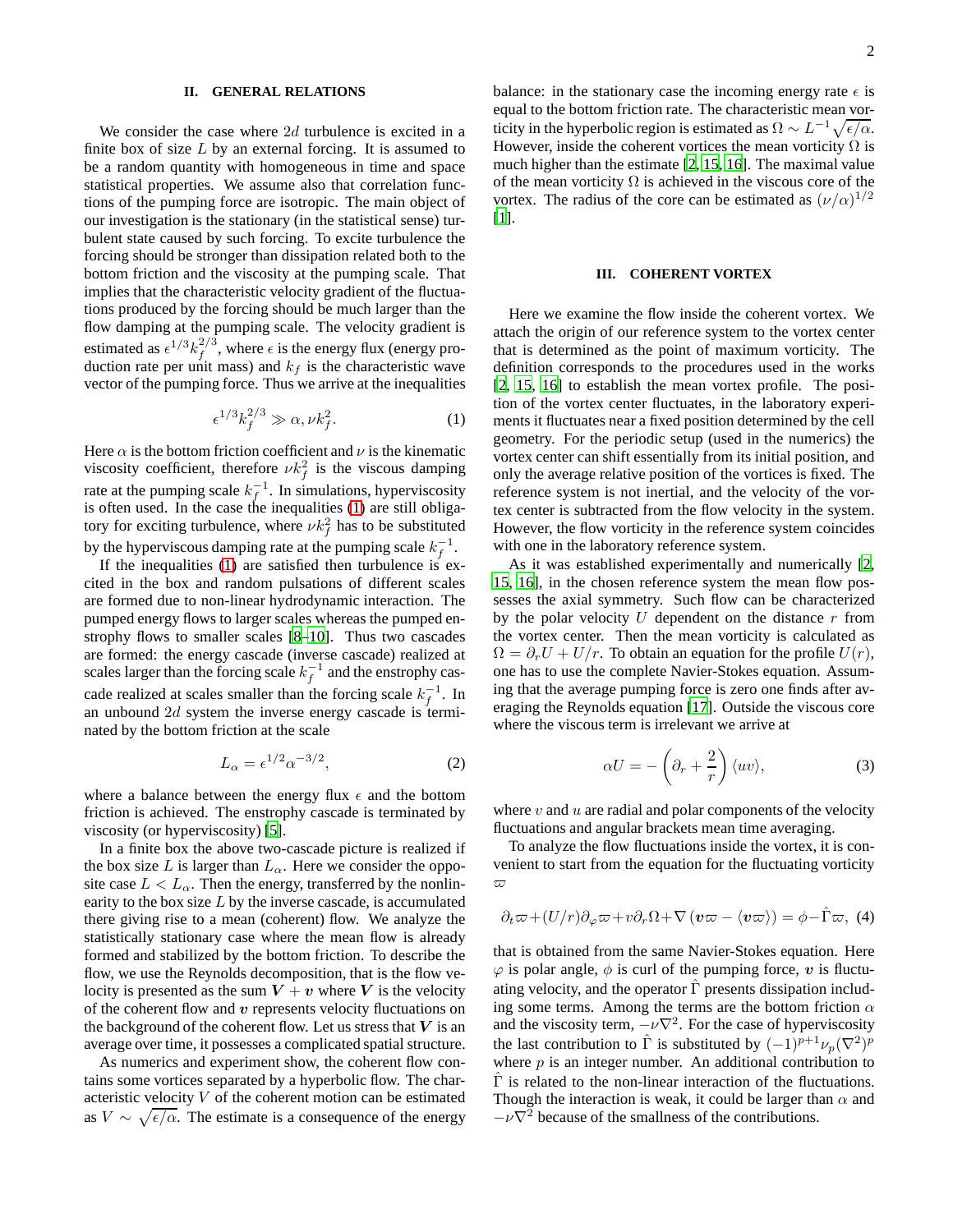After solving the equation [\(4\)](#page-1-1) one can restore the fluctuating velocity from the relation  $\varpi = \partial_r v + v/r - \partial_\varphi u/r$  and the incompressibility condition  $\partial_r u + u/r + \partial_\varphi v/r = 0$ . The scheme enables one to avoid calculation of the pressure, that is related to the velocity by a non-local relation. However, at restoring the velocity from the vorticity we still encounter non-local expressions.

#### **IV. UNIVERSAL INTERVAL**

Further we consider the region outside the vortex core where the coherent velocity gradient is large enough,

<span id="page-2-0"></span>
$$
U/r \gg \epsilon^{1/3} k_f^{2/3}.\tag{5}
$$

In this case fluctuations in the interval of scales between the pumping scale  $k_f^{-1}$  $f^{-1}$  and the radius r are strongly suppressed by the coherent flow. The inequality [\(5\)](#page-2-0) means that the mean velocity gradient  $U/r$  is larger than the gradient of the velocity fluctuations in the region at all scales larger than  $k_f^{-1}$ . Therefore the passive regime is realized there, that is the selfinteraction of the velocity fluctuations is weak. The interval of scales outside the vortex core where the inequality [\(5\)](#page-2-0) is satisfied will be called further the universal interval of scales..

Moreover, the passive regime is realized for scales smaller than the pumping scale  $k_f^{-1}$ . Indeed, in the direct cascade the velocity gradients can be estimated as  $\epsilon^{1/3} k_f^{2/3}$  $f^{2/3}$ , upto logarithmic factors weakly dependent on scale, see [\[18](#page-4-15)[–20\]](#page-5-0). Therefore the inequality [\(5\)](#page-2-0) means domination of the coherent velocity gradient in the interval of scales where the direct cascade would realize. The passive regime can be consistently analyzed. Then one neglects the nonlinear in the velocity fluctuations term in Eq. [\(4\)](#page-1-1) staying with a linear equation for the vorticity fluctuation  $\varpi$ . The equation enables one to express  $\varpi$  in terms of the pumping  $\phi$  and then to calculate correlation functions of  $\varpi$  via the correlation functions of  $\phi$ .

Further we focus on the case where the pumping  $\phi$  is short correlated in time and has Gaussian statistics. Direct calculations [\[1](#page-4-0)] show that in this case

<span id="page-2-1"></span>
$$
\langle uv \rangle = \epsilon / \Sigma, \tag{6}
$$

where  $\Sigma$  is the local shear rate of the coherent flow

$$
\Sigma = r \partial_r (U/r) = \partial_r U - U/r. \tag{7}
$$

The expression [\(6\)](#page-2-1) is derived at the condition  $\Sigma \gg \Gamma_f$ , where  $\Gamma_f$  is the damping of the velocity fluctuations at the pumping scale. Validity of the condition is guaranteed by the inequali-ties [\(1](#page-1-0)[,5\)](#page-2-0). Some additional condition  $\nu k_f^2 \gg \alpha$  is needed for validity of the expression [\(6\)](#page-2-1), the inequality is assumed to be satisfied in our scheme. (Note that the inequality is satisfied in numerics [\[2](#page-4-1)].) The opposite case needs some additional analysis that is out of scope of our work.

Substituting the expression [\(6\)](#page-2-1) into Eq. [\(3\)](#page-1-2) one finds a solution

<span id="page-2-2"></span>
$$
U = \sqrt{3\epsilon/\alpha}, \qquad \Sigma = -U/r, \tag{8}
$$

for the mean profile. Thus we arrive at the flat profile of the polar velocity found in Ref. [\[2](#page-4-1)] and confirmed analytically in Ref. [\[1](#page-4-0)]. It is characteristic of the universal region.

The left-hand side of the inequality  $(5)$  diminishes as r grows. Therefore it is broken at some  $r \sim R_u$ . Substituting the expression  $(8)$  into Eq.  $(5)$  one obtains

<span id="page-2-7"></span>
$$
R_u = L_{\alpha}^{1/3} k_f^{-2/3} = \epsilon^{1/6} \alpha^{-1/2} k_f^{-2/3}.
$$
 (9)

Note that  $R_u$  can be larger or smaller than the box size  $L$ , depending on the system parameters. The case  $R_u > L$  is, probably, characteristic of the numerics [\[15](#page-4-12)] and the experiments [\[16\]](#page-4-13), then the passive regime is realized everywhere in the box. In contrast, in numerics [\[2\]](#page-4-1) the universal region is relatively small,  $R_u < L$ , and is well separated from the outer region, that is not completely passive.

## **V. VORTICITY FLUCTUATIONS**

Since the flow fluctuations inside the universal region are passive we can use the linearized version of the equation [\(4\)](#page-1-1)

<span id="page-2-3"></span>
$$
\partial_t \varpi + (U/r)\partial_\varphi \varpi + v \partial_r \Omega + \hat{\Gamma} \varpi = \phi, \qquad (10)
$$

Since the pumping is assumed to be short correlated in time, its statistics is determined by the pair correlation function

<span id="page-2-6"></span>
$$
\langle \phi(t, \mathbf{k}) \phi(t', \mathbf{k'}) \rangle = 2(2\pi)^2 \epsilon \delta(\mathbf{k} + \mathbf{k'}) \delta(t - t') k^2 \chi(\mathbf{k}), \tag{11}
$$

for the space Fourier transform of  $\phi$ . The function  $\chi(\mathbf{k})$  has a profile with the characteristic pumping wave vector  $k_f$  and is normalized:

$$
\int \frac{d^2 \mathbf{k}}{(2\pi)^2} \chi(\mathbf{k}) = 1.
$$
 (12)

Then  $\epsilon$  is the energy (per unit mass, per unit time) pumped to the system, that is the energy flux.

We analyze the fluctuations near a radius  $r = r_0$  with scales much smaller than the radius. Then the shear approximation for the mean velocity can be used. We pass to the reference system rotating with the angular velocity  $\Omega(r_0)$  and expand all terms in the equation [\(10\)](#page-2-3) in  $x_1 = r - r_0$  and  $x_2 = r_0 \varphi$ . We assume that the parameter  $(k_f r)^{-1}$  is small. Then the term  $v\partial_r\Omega$  in Eq. [\(10\)](#page-2-3) can be discarded and we end up with the following equation:

<span id="page-2-4"></span>
$$
\partial_t \varpi + \Sigma x_1 \partial_2 \varpi + \hat{\Gamma} \varpi = \phi. \tag{13}
$$

Let us rewrite the evolution equation [\(13\)](#page-2-4) for the spatial Fourier components of the vorticity  $\varpi_k$ :

<span id="page-2-5"></span>
$$
\partial_t \varpi(\mathbf{k}) - \Sigma k_2 \partial_{k_1} \varpi(\mathbf{k}) + \Gamma(k) \varpi(\mathbf{k}) = \phi(t, \mathbf{k}). \tag{14}
$$

Solving the evolution equation [\(14\)](#page-2-5) one obtains a formal solution

$$
\varpi(t, \mathbf{k}) = \int^t d\tau \, \phi \left[ \tau, k_1 + \Sigma(t - \tau) k_2, k_2 \right] \tag{15}
$$
\n
$$
\langle \exp \left\{ - \int_{\tau}^t d\tau' \Gamma \left[ \sqrt{(k_1 + \Sigma(t - \tau') k_2)^2 + k_2^2} \right] \right\},
$$

 $\rightarrow$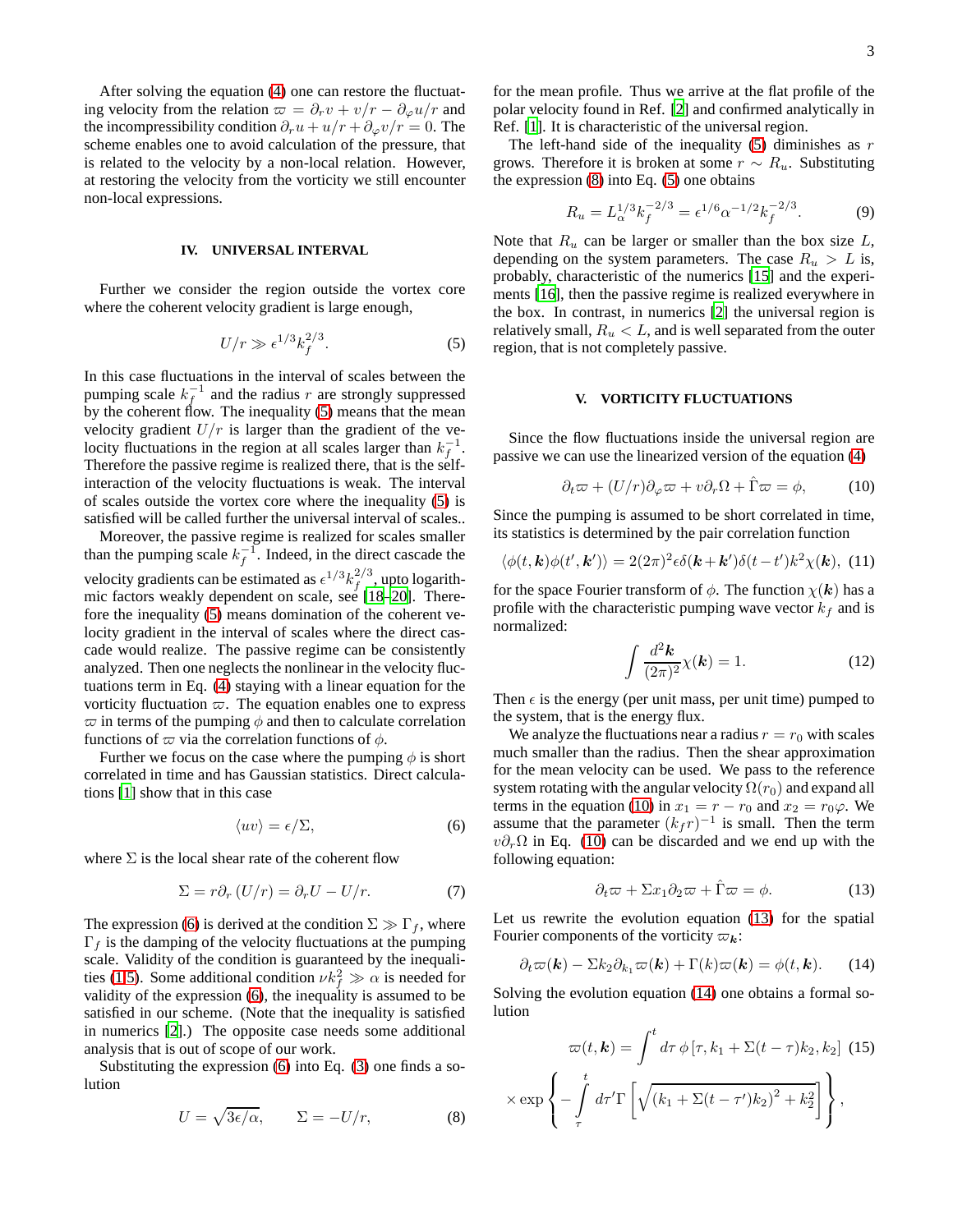Now we can find the simultaneous pair vorticity correlation function for the Fourier transform from Eq. [\(11\)](#page-2-6)

<span id="page-3-0"></span>
$$
\langle \varpi(t, \mathbf{k}) \varpi(t, \mathbf{k}') \rangle = 2(2\pi)^2 \epsilon \delta(\mathbf{k} + \mathbf{k}')
$$

$$
\int_{0}^{\infty} d\tau \, q^2 \chi(\mathbf{q}) \exp\left[-2 \int_{0}^{\tau} d\tau' \, \Gamma(\mathbf{q}')\right]. \tag{16}
$$

Here

<span id="page-3-1"></span>
$$
\mathbf{q} = (k_1 + \Sigma \tau k_2, k_2),\tag{17}
$$

and q' differs from q by a substitution  $\tau \to \tau'$ . The factor  $\delta(\mathbf{k} + \mathbf{k}')$  in the expression [\(16\)](#page-3-0) reflects space homogeneity that is not destroyed by a shear flow.

Let us consider scales larger than  $k_f^{-1}$ , that is wave vectors  $k \ll k_f$ . At the condition the main contribution to the integral [\(16\)](#page-3-0) is gained from times  $\tau \sim k_f/(\Sigma k_2)$ . In the case  $|k_2| \gg$  $\Gamma_f k_f / \Sigma$  the dissipation is irrelevant and the last exponential factor in Eq. [\(16\)](#page-3-0) can be substituted by unity. Here, as above,  $\Gamma_f$  is the flow damping at the pumping scale. Passing then to the integration over the wave vector [\(17\)](#page-3-1), one obtains

<span id="page-3-2"></span>
$$
\langle \varpi(t, \mathbf{k}) \varpi(t, \mathbf{k'}) \rangle = \delta(\mathbf{k} + \mathbf{k'}) \frac{2(2\pi)^2 \epsilon q_f}{\Sigma |k_2|} \tag{18}
$$

$$
q_f = \int\limits_0 dq_1 q^2 \chi(q). \tag{19}
$$

Here, we replaced the lower integration limit  $|k_1|$  in the inte-gral [\(19\)](#page-3-2) by zero, since the integral is gained at  $q \sim k_f \gg k_1$ . The wave vector  $q_f$  is of the order of the inverse pumping length.

There can exist an interval of the wave vectors  $r^{-1}$  <  $|k_2| < \Gamma_f k_f / \Sigma$  where the dissipation is relevant. Then the exponential factor in Eq. [\(16\)](#page-3-0) is relevant. Therefore the expression [\(18\)](#page-3-2) should be corrected by an additional small factor  $\exp(-A)$ ,  $A \sim \Gamma_f k_f/(\Sigma |k_2|)$ . Thus the vorticity correlations are strongly suppressed in the region of wave vectors.

### **VI. VELOCITY CORRELATION FUNCTIONS**

Knowing the vorticity correlation function, one can calculate the velocity correlation functions using the relation

<span id="page-3-3"></span>
$$
v_{\alpha}(\mathbf{k}) = i\epsilon_{\alpha\beta} \frac{k_{\beta}}{k^2} \varpi(\mathbf{k}), \qquad (20)
$$

valid for the Fourier transforms. If  $k_f \gg |k_2| \gg \Gamma_f k_f / \Sigma$  and  $k_f \gg |k_1|$ , then one finds from Eqs. [\(18,](#page-3-2)[20\)](#page-3-3)

<span id="page-3-4"></span>
$$
\langle v(\mathbf{k})v(\mathbf{k}')\rangle = 2(2\pi)^3 \delta(\mathbf{k} + \mathbf{k}') \frac{q_f \epsilon}{\Sigma} \frac{|k_2|}{\mathbf{k}^4},\qquad(21)
$$

$$
\langle u(\mathbf{k})u(\mathbf{k}')\rangle = 2(2\pi)^3 \delta(\mathbf{k} + \mathbf{k}') \frac{q_f \epsilon}{\Sigma} \frac{k_1^2}{\mathbf{k}^4 |k_2|},\qquad(22)
$$

$$
\langle v(\mathbf{k})u(\mathbf{k}')\rangle = -2(2\pi)^3 \delta(\mathbf{k} + \mathbf{k}') \frac{q_f \epsilon}{\Sigma} \frac{k_1 k_2}{\mathbf{k}^4 |k_2|}.
$$
 (23)

If  $r^{-1}$  <  $|k_2|$  <  $\Gamma_f k_f/\Sigma$  then the expressions are strongly suppressed due to dissipation.

It follows from the expressions [\(21,23\)](#page-3-4) that the averages  $\langle v^2 \rangle$  and  $\langle u^2 \rangle$  are determined by the infrared integrals. Therefore

<span id="page-3-6"></span>
$$
\langle v^2 \rangle, \langle u^2 \rangle \sim \frac{k_f \epsilon}{\Sigma} r \quad \text{if } \Gamma_f k_f r \ll \Sigma,
$$
 (24)

$$
\langle v^2 \rangle, \langle u^2 \rangle \sim \frac{\epsilon}{\Gamma_f} \quad \text{if } \Gamma_f k_f r \gg \Sigma. \tag{25}
$$

The average  $\langle uv \rangle$  needs an additional analysis [\[1](#page-4-0)]. It shows, that the quantity is gained at small scales and is determined by the expression [\(6\)](#page-2-1).

A special problem is calculation of  $\langle u_0^2 \rangle$  where  $u_0$  is zero angular harmonics of the fluctuating polar velocity. It is accounted by absence in the equation for  $u_0$  an advection term related to the average flow. Therefore the quantity  $\langle u_0^2 \rangle$  is determined solely by the damping. Strictly speaking, calculation of  $\langle u_0^2 \rangle$  is outside of our shear approximation. However, our logic can be easily extended to the case to obtain

<span id="page-3-5"></span>
$$
\langle u_0^2 \rangle \sim \frac{\epsilon}{k_f r \Gamma_f} \tag{26}
$$

An explanation of the expression is based on the expression

$$
\langle u_0^2 \rangle = \int \frac{d\varphi}{2\pi} \langle u(\boldsymbol{r}_1) u(\boldsymbol{r}_2) \rangle,
$$

where the points  $r_1$  and  $r_2$  are separated by the same distance r from the vortex center and  $\varphi$  is the angle between the vectors  $r_1$  and  $r_2$ . The factor  $\epsilon/\Gamma_f$  is the contribution to  $\langle u_0^2 \rangle$ caused by the pumping that is effective if  $\varphi \lesssim (k_f r)^{-1}$ . The contribution [\(26\)](#page-3-5) should be taken into account besides [\(24\)](#page-3-6), the latter is related to the sum of non-zero angular harmonics. In the case  $(25)$  the contribution  $(26)$  is small in comparison with one related to non-zero harmonics.

The average  $\langle u_0^2 \rangle$  was calculated previously in the paper [\[22](#page-5-1)] where the contribution related to the pumping was ignored and the non-linear effects were taken into account instead. The approach is correct outside the universal region, at  $r > R_u$  where  $R_u$  is determined by the expression [\(9\)](#page-2-7). At the border, where  $r \sim R_u$ , our estimate [\(26\)](#page-3-5) coincides with one obtained in Ref. [\[22](#page-5-1)].

It is worth to characterize scales where the expressions [\(21-](#page-3-4) [23\)](#page-3-4) are correct by the velocity structure functions. One finds

<span id="page-3-7"></span>
$$
S_{11}(x_1, x_2) = \langle [v(x_1, x_2) - v(0, 0)]^2 \rangle
$$
  
= 
$$
\frac{2q_f \epsilon}{\Sigma \pi} \int d^2 \mathbf{k} \frac{|k_2|}{\mathbf{k}^4} (1 - e^{ik_1 x_1 + ik_2 x_2}),
$$
 (27)

correct if  $k_f^{-1} \ll |x_1, x_2| \ll r, k_f^{-1} \Sigma / \Gamma_f$ . Infrared divergence in the integral [\(27\)](#page-3-7) can be regularized by substituting  $k_2^2 \rightarrow k_2^2 + \mu^2$ , where  $\mu \sim 1/r$ . A result of the integration can be expressed via the function

$$
\mathcal{J}(z) = \int_{0}^{\infty} dq \, \frac{e^{-z}}{q^2 + \mu^2} \approx \frac{\pi}{2\mu} + z \left[ \Gamma_f - 1 + \ln(\mu z) \right]. \tag{28}
$$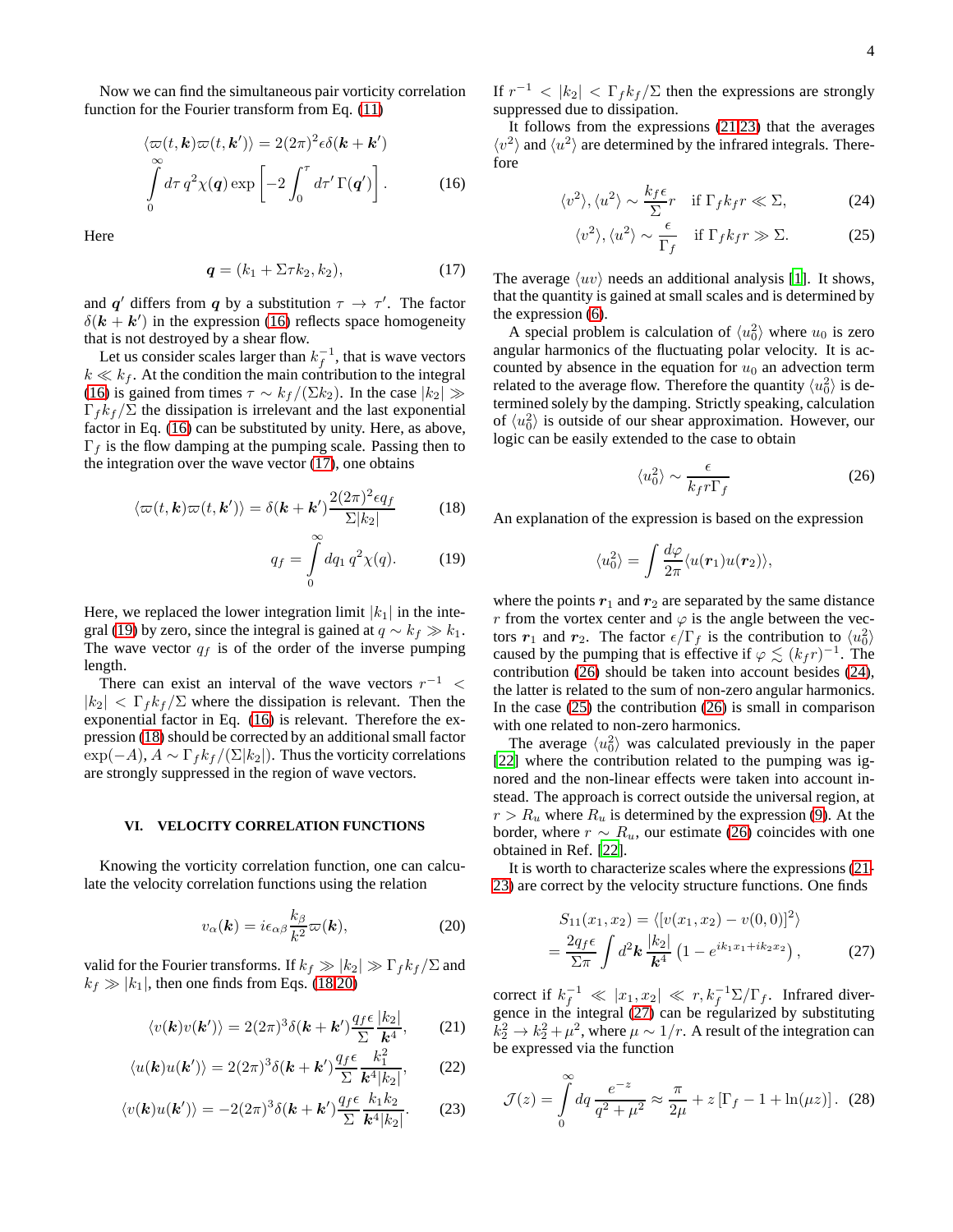Particularly, one finds

<span id="page-4-16"></span>
$$
S_{11} = \frac{2q_f \epsilon}{\Sigma} \text{Re} \left[ \frac{\pi}{2\mu} - \mathcal{J} + x_1 \partial_1 \mathcal{J} \right],\tag{29}
$$

where  $\mathcal{J} = \mathcal{J}(x_1 - ix_2)$ , Calculating the expression [\(29\)](#page-4-16), one finds

<span id="page-4-18"></span><span id="page-4-17"></span>
$$
S_{11} \approx \frac{2q_f \epsilon}{\Sigma} \left[ |x_1| + x_2 \arctan\left(\frac{x_2}{|x_1|}\right) \right].
$$
 (30)

Analogous expressions can be found for other components of the structure function:

$$
S_{22} = \langle [u(x_1, x_2) - u(0, 0)]^2 \rangle \approx
$$

$$
\frac{2q_f \epsilon}{\Sigma} \left[ x_2 \arctan\left(\frac{x_2}{|x_1|}\right) - 2|x_1| \ln\left(\mu \sqrt{x_1^2 + x_2^2}\right) \right],
$$
(31)

and

<span id="page-4-19"></span>
$$
S_{12} = \langle [v(x_1, x_2) - v(0, 0)][u(x_1, x_2) - u(0, 0)] \rangle
$$
  

$$
\approx -\frac{2q_f \epsilon}{\Sigma} x_1 \arctan\left(\frac{x_2}{|x_1|}\right). \quad (32)
$$

In the region  $|x_1|, |x_2| \gg k_f^{-1} \Sigma / \Gamma_f$  the pair correlation functions are strongly suppressed and the structure functions are dominating by the single-point averages.

#### **VII. DISCUSSION**

We analyzed correlations of the velocity fluctuations inside a coherent vortex generated as a result of the inverse cascade in a finite  $2d$  cell. Our attention was concentrated on the universal region inside the vertex where the mean velocity has the flat profile. We analyzed the fluctuations on a distance  $r$  from the vortex core and with scales less than  $r$ . The amplitude of the velocity fluctuations grows as the scale grow as in the traditional inverse cascade. However, the expressions [\(30](#page-4-17)[,31](#page-4-18)[,32\)](#page-4-19) demonstrate linear profile, that is different from the 2/3 power law in the traditional inverse cascade. Let us stress also that in our case the fluctuations are strongly anisotropic. Note also that at some conditions viscous dissipation can come into game, that leads to suppressing the fluctuations at the largest scale (below r).

We performed our calculations in the reference system where origin is attached to the vortex center and rotating with the angular velocity  $\Omega$  dependent on the radius r and coinciding with angular velocity of the mean flow at the distance r. In this reference system the correlation time of the pumping attached to the bottom of the cell cannot be larger than  $\Omega^{-1}$ . That justifies our approach (where the pumping is assumed to be short correlated in time) since the angular velocity  $\Omega$ is the largest characteristic rate in the universal region. Note also, that use of the rotating reference system implies an implicit angular averaging of the correlation functions (besides the time averaging).

The universal region is restricted from above by the radius [\(9\)](#page-2-7). At larger distances from the vortex center the flow fluctuations are not completely passive, and our scheme is, strictly speaking, incorrect. In this case the traditional inverse cascade is realized on scales smaller than l, where  $l \sim \epsilon^{1/2} \Sigma^{-3/2}$  is determined by the balance between the effective shear rate  $\Sigma$ of the mean flow and the characteristic velocity gradient in the inverse cascade. However, the flow fluctuations are passive at scales larger than  $l$ . That is the region where our scheme is applicable. And the only difference is that the role of the pumping length is played just by the scale l.

Probably, our results can be extended for some types of three-dimensional turbulent flows. Note, as an example, the turbulence excited at the fluid surface [\[23](#page-5-2), [24\]](#page-5-3) where the inverse cascade is observed. It is a subject of future investigations.

#### **Acknowledgments**

We thank valuable discussions with G. Boffetta and G. Falkovich. The work is supported by RScF grant 14-22- 00259.

- <span id="page-4-0"></span>[1] I. V. Kolokolov and V. V. Lebedev, Phys. Rev. E **93**, 033104 (2016).
- <span id="page-4-1"></span>[2] J. Laurie, G. Boffetta, G. Falkovich, I. Kolokolov, and V. Lebedev, Phys. Rev. Lett., **113**, 254593 (2014).
- <span id="page-4-2"></span>[3] A. A. Townsend, The Structure of Turbulent Shear Flow, Cambridge University Press, Cambridge, 1976.
- <span id="page-4-3"></span>[4] U. Frisch, Turbulence: The Legacy of A. N. Kolmogorov, Cambridge University Press, Cambridge, England, 1995.
- <span id="page-4-4"></span>[5] G. Boffetta and R. E. Ecke, Ann. Rev. Fluid Mech. **44**, 427 (2012).
- <span id="page-4-5"></span>[6] K. Avila *et al.*, Science **333**, 192 (2011).
- <span id="page-4-6"></span>[7] M. Buschmann and M. Gad-el-Hak, AIAA **41**, 4 (2003).
- <span id="page-4-7"></span>[8] R. H. Kraichnan, Phys. Fluids, **10**, 1417 (1967).
- [9] C. E. Leith, Phys. Fluids, **11**, 671 (1968).
- <span id="page-4-8"></span>[10] G. K. Batchelor, Phys. Fluids, **12**, 233 (1969).
- <span id="page-4-9"></span>[11] J. Sommeria, J. Fluid Mech. **170**, 139 (1986).
- <span id="page-4-10"></span>[12] L. M. Smith and V. Yakhot, Phys. Rev. Lett. **71**, 352 (1993);
- [13] L. M. Smith and V. Yakhot, J. Fluid Mech. **274**, 115 (1994).
- <span id="page-4-11"></span>[14] V. Borue, Phys. Rev. Lett. **72**, 1475 (1994).
- <span id="page-4-12"></span>[15] M. Chertkov, C. Connaughton, I. Kolokolov, and V. Lebedev, Phys. Rev. Lett **99**, 084501 (2007).
- <span id="page-4-13"></span>[16] H. Xia, M. Shats, and G. Falkovich, Phys. Fluids **21**, 125101 (2009).
- <span id="page-4-14"></span>[17] A.S.Monin and A.M.Yaglom, Statistical Fluid Mechanics, vol. 1: Mechanics of Turbulence, Edited by J.L.Limley, Dover Publications, Inc., Mineola, New York, 1971, Chapter 3.
- <span id="page-4-15"></span>[18] R. H. Kraichnan, J. Fluid Mech., **47**, 525 (1971); **67**, 155 (1975).